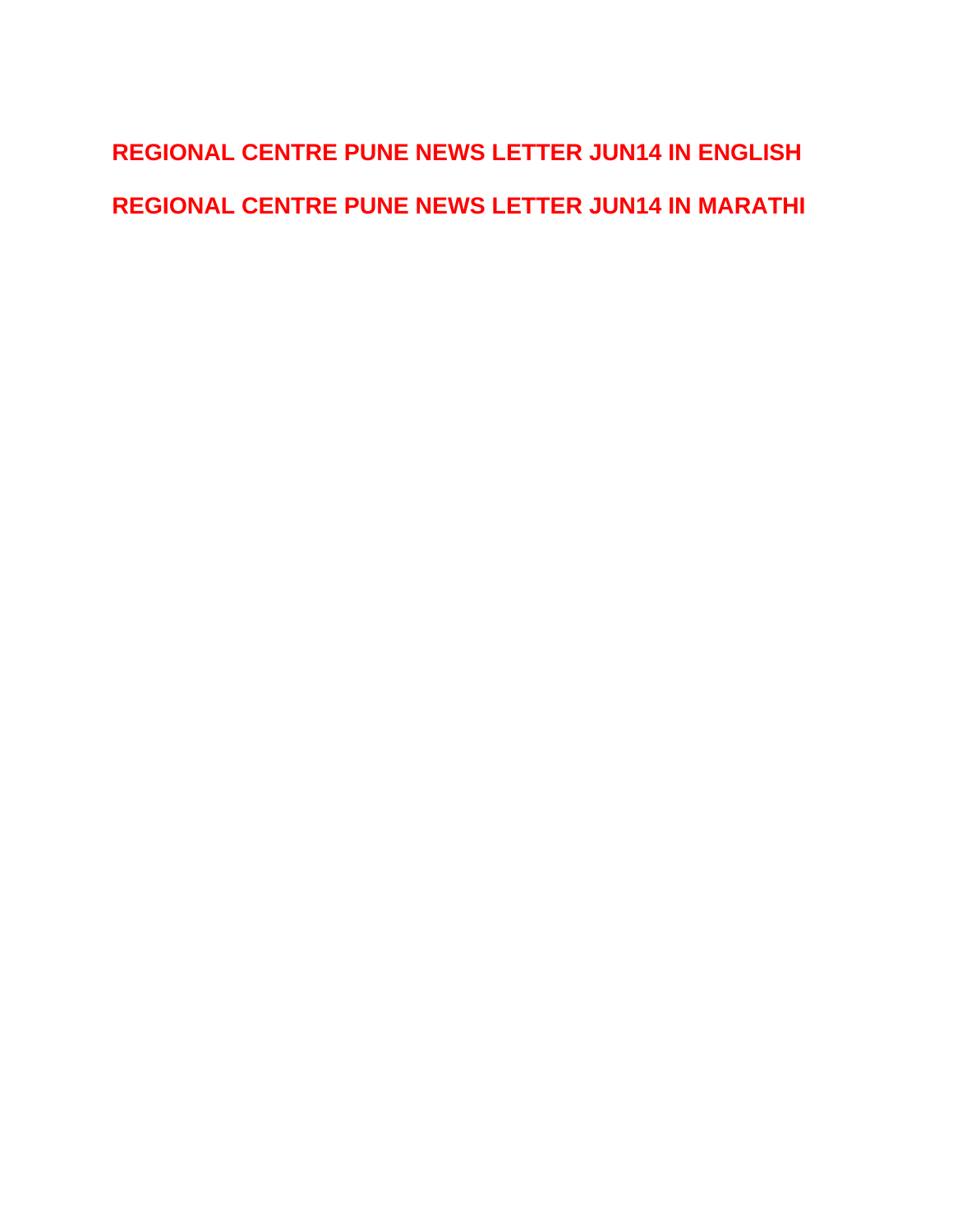<span id="page-1-0"></span>

#### **MAY YOU ALL BE BLESSED WITH GOOD HEALTH**

#### **NEWS UPDATE**

**On Line Billing .** On Line Billing for all Polyclinics under the Area of Responsibility of Regional Centre ECHS Pune was completed on 31 Mar 2013. This will ensure transparency and faster processing of bills of empanelled hospitals and veterans individual re-imbursement bills.

**Individual Bills (Re-imburshment).**When submitting bills for re-imburshment, veterans should -

- Give valid contact number and e-mail ID to the polyclinic.
- Ask for claim ID number from the polyclinic.

- Check progress of claim process from Polyclinic by quoting claim ID number and for any other information regarding the claim. Any change in personal details like contact number or address or banking details should immediately be informed to the polyclinic quoting the claim ID number.

**ECHS Biennial Conference at Central Organisation.**The Bi- ennial conference was held at Central Organisation on 10&11 Mar 14 which was attended by all Directors of Regional Centres of the three services. It was chaired by the AG and attended by DG DC&W,PDs IAF & IN, MGs Adm Comds and many other officials. Delibrations were held on relevant issues for betterment of the ECHS services.

**Annual SOs ECHS Conference at Regional Centre ECHS, Pune.**The Annual SOs ECHS conference under the aegis of Regional Centre ECHS, Pune HQ (SC) was held on 20 and 21 Feb 14. Issuesconcerning ECHS were discussed and policy updates were disseminated to them. The conference was attended by the MD ECHS Central Organisation, MG ADM Southern Command, GOC HQ Pune Sub Area and Stn Cdrs of Kirkee and Pune .

**MG&G Area ECHS Conference.**HQ MG&G Areaconducted a conference on ECHS matters on 28 Mar 14. Delibrations were carried out on all ECHS matters and modalities were discussed for empanellment of hospitals, automation of Polyclinics, utilisation of funds and other ECHS initiatives forthe welfare of veterans.

**Audit Seminar.** Audit seminar was held under the aegis of HQ Pune Sub Area on 22 May 14. All SO's ECHS of Station HQ Pune Sub Area attended the same. Regional Centre ECHS, Pune presented the common audit observation and gave out method of prevention and clearance of the audit observation.

#### **SERVICES**

**Online and TeleBooking of Appointment With Specialists at CH (SC) Pune, MH CTC and AFMC facilitated by HQ Southern Command.**Veterans can also book appointments oninternetand telephone with the above hospitals

- on websitewww.chscpune.org or
- ontelephone number **020 26026138** between 0830h to 0130h.
- Appointmentsare available only between 0900h to 1100h.

Visit the concerned deptt with Appt ID / SMS or printout and ID Card.

#### **Deptts Available for Online Appointment.** The Deptts available are –

At CH (SC) - Gen Medicine, Neurology, Gastroenerology, Rheumataology, Gen Surgery, Neuro Surgery, Gastro-Intestinal Surgery, Eye, Ent, Skin and Urology.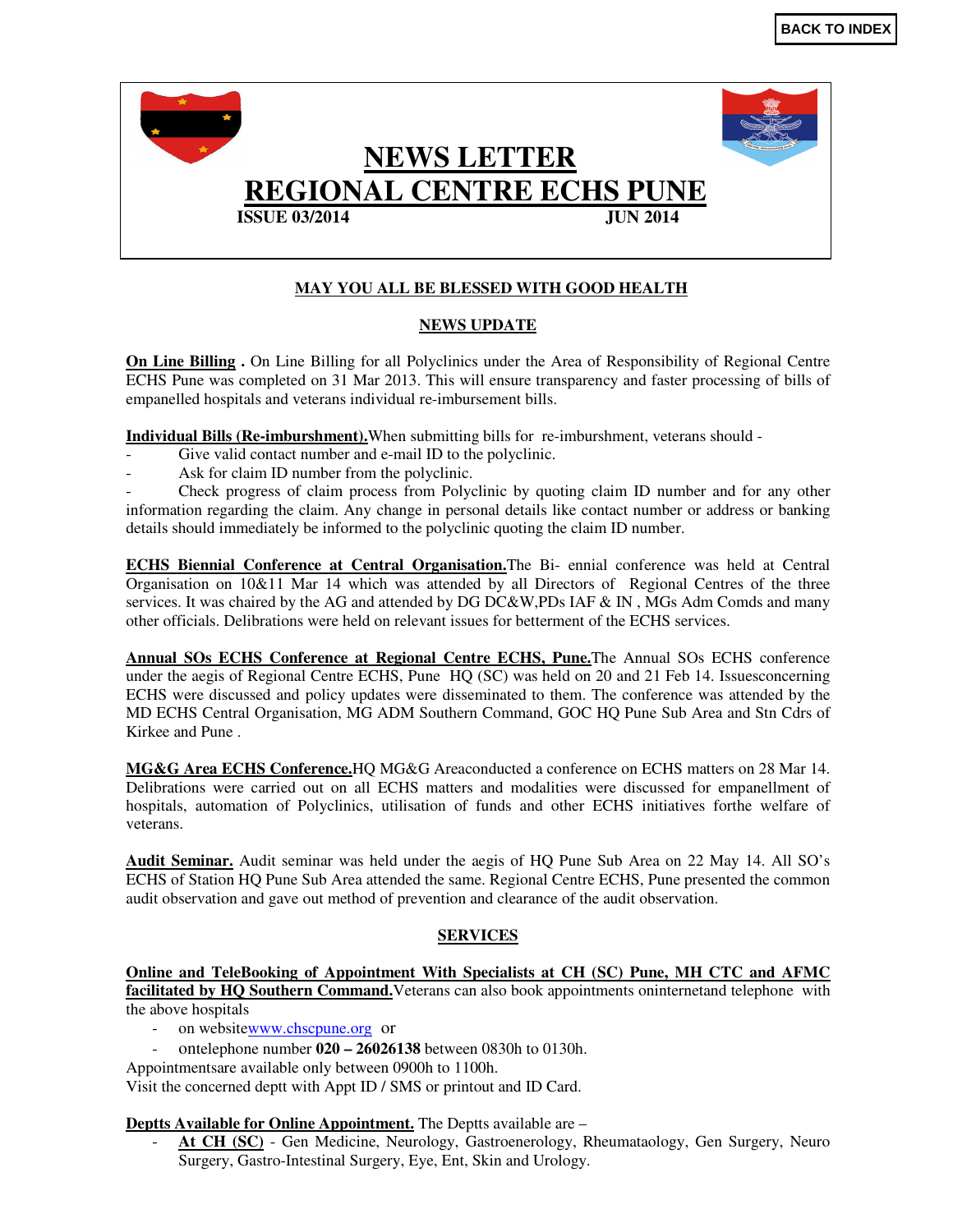-2-

- At MH CTC. Cardiology, Respiratory Medicine, Cardio Thoracic.
- At MH Kirkee. Orthopaedics

**Online and Tele Booking of AppointmentAt Polyclinics Pune, Kirkee and Lohegaon.**Under the initiative

- of HQ SC, veterans now can book appointments on internet or by telephone for all the three Polyclinics
	- on website www.chscpune.org or
	- on number **020 25810019** between 0830 hrs to 1500 hrs.

Veterans can visit the concerned ECHS Polyclinic reception (15 minutes prior) with the appointment ID / SMS or printout of the online booking receipt. Presentation of ECHS smart card at the reception is still mandatory.

**Tracking of NewECHS Smart Card.** Veterans now can track their application for smart card for which a link is given on the ECHS web site www.echs.gov.in.

#### **MEDICAL TREATMENT**

**Emergency Treatment.** In an emergency, veterans can proceed to any hospital, preferably to an Empanelled hospital or a Govt Hospital. The list of empanelled hospitals is available at the ECHS polyclinics and at Regional Centre ECHS, Pune, contact Tele No 02026334457. In case of non-empanelled hospital, patient should be transferred to empanelled hospital immediately on being stabilized. Some **IMPORTANT DO's**

- Inform the hospital that you are aECHS beneficiary (specially in case of empanelled hospital).

- Inform the nearest Polyclinic with details of the veteran / patient and nature of admission and obtain Emergency Information Report (EIR) by producing emergency certificate of empanelled hospital.

- Information must be given within 48 hrs of hospitalization to the parent/nearest Polyclinic to obtain EIR.

**Treatment of ECHS Beneficiaries at Institute of Liver and Biliary Sciences.** ECHS beneficiaries desirous of taking treatment at **INSTITUTE OF LIVER AND BILIARY SCIENCES, Delhi** can do so by taking a referral for reimbursement claim from **ECHS Polyclinic Lodhi Road in Delhi**. The entitlement of the ECHS beneficiaries for indoor treatment would be mentioned on the referral letter. Treatment / investigation facilities will be on case to case basis on the entitlement of the beneficiary as per CGHS rates or AIIMS rates or actual, whichever is less. A recommendation of Service Hospital Specialist will be required before undergoing any unlisted procedure / test. The reimbursement in respect of implants for which ceiling rates has been prescribed will be limited to ceiling rates or actual whichever is less.

**Submission of Re-imbursement Bills.** All veterans who have been treated in emergency in any non – empanelled hospital in anywhere in India, should submit their claim to their parent Polyclinic (registered) within 30 days of discharge irrespective of place of treatment.

**Re-imbursement of cost of Medicines.** Re-imbursement of cost of medicines purchased by ECHS beneficiaries on the advice of treating specialists in a Government hospital will be allowed in full in the stations where empanelled hospital is not available.

**Auth:-** Central Organisation letter No B/49762/AG/ECHS dated 14 Mar 2014

**Re-imbursement of cost of Medicines.** ECHS beneficiaries can be reimbursed the amount expended on purchase of medicines only in the following five conditions for a period of one month only post discharge.

- Post operative cases of major Cardiac surgery/Interventional Cardiology
- Post operative organ transplant cases.
- Oncology
- Post operative joint replacement cases
- Post operative major Neurosurgical / Neurology cases.
- **Auth:-** Para 6 of GOI MoD letter No 24(8)/03/US(WE)/D(Res) dated 19 Dec 2003

**Planned Surgery.** All surgeries which are not of emergency nature / life saving are planned surgeries e.g..Joint Replacement Surgery. Such surgeries require a recommendation of a specialist at a service hospital (in case there is a AFMS Hospital with these facilities in the station) and prior sanction. Ex-post facto sanction is not valid and re-imbursement either to hospital or individual veteran is not permissible.

**Priority for treatment at Polyclinic.**Presently ESM with a white card gets priority for treatment in the Polyclinic. As per the latest policy, spouse of the white card holder veteran will also get priority for treatment. **Auth:-** Central Organisation ECHS letter No B/49711/AG/ECHS dated 31 Oct 2013.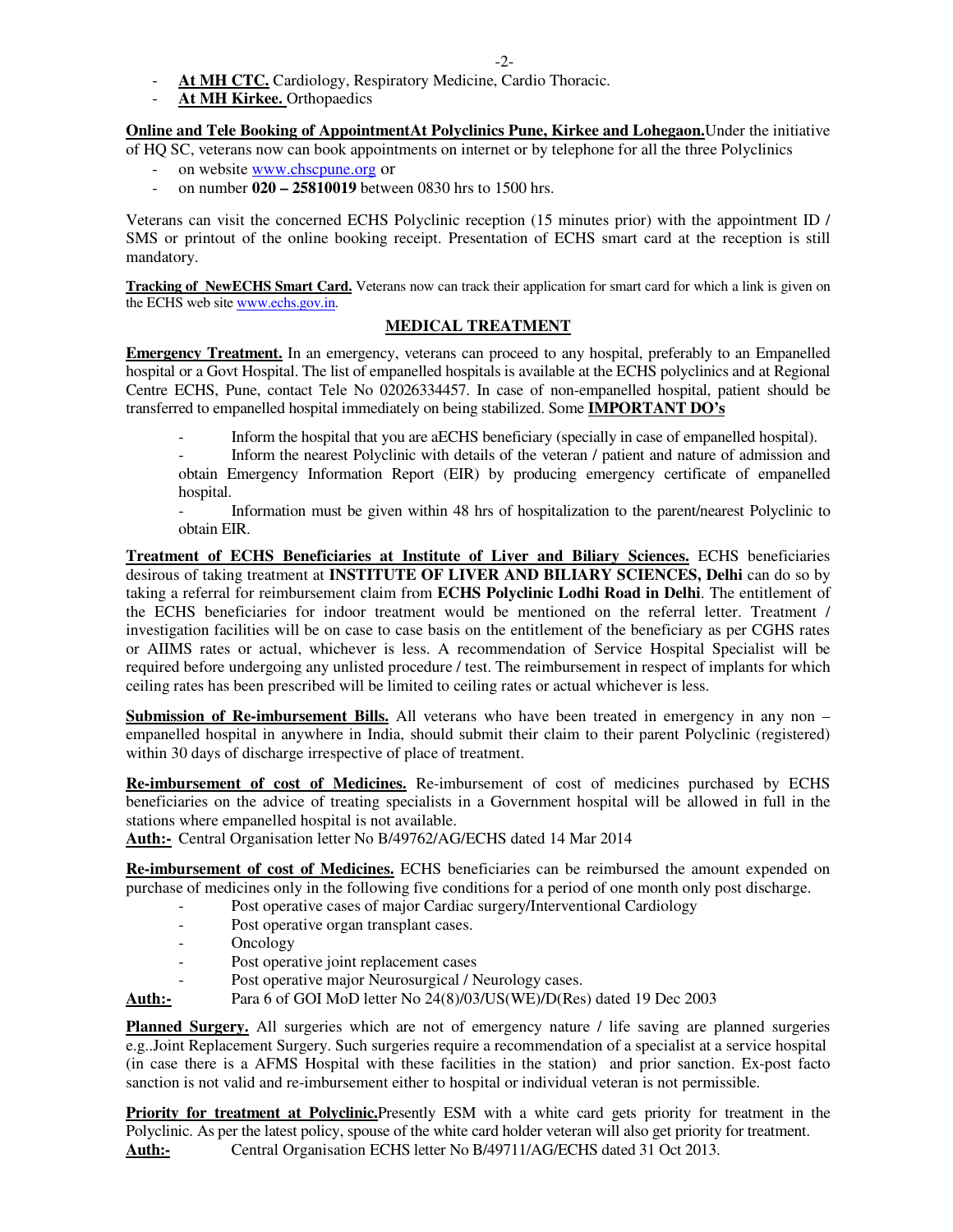**-3-** 

**Seal and Signature of OIC Polyclinic on Referral.** Seal and Signature of MO I/C and OIC of Polyclinic is mandatory on the hard copy of all the referral letter except acknowledgment of emergency admission (for empanelled hospital) which are given approval online by the OIC ECHS Polyclinic.

#### **MEDICAL EQUIPMENT**

**Re-imbursement for Oxygen Concentrator.** A case for reimbursement for the cost of Oxygen concentrator is being considered at DoESW. Till then this equipment not in the authorized list.

**Issue of Medical Eqpt to ECHS Beneficiaries.** All medical equipment like hearing aids, CPAP & BIPAP machines will be issued to ECHS beneficiaries by their parent Polyclinic only against ECHS Smart Card.

**Surrender Of Old ECHS Cards For Issue Of Renewal/Upgraded ECHS Smart Card.** As per latest policy issued by Central org ECHS, while applying for new upgraded card, only Xerox copy of the old cards will be attached along with the application form and the receipt of application form for renewal/upgraded card / old card will be retained by ESM till issue of new card.

#### **Some Important DOs and DONTs.**

#### **DOs.**

- Report to the nearest ECHS Polyclinic in case of any ailment.
- Obtain a referral before availing treatment in any empanelled hospital / facility.

Inform the nearest ECHS Polyclinic within 48 hours, if any ECHS beneficiary gets admitted toa non-empanelled facility in an emergency. Conditions of emergency are mentioned below -

- Acute Cardiac conditions / syndromes.
- Vascular catastrophies.
- Cerebro-Vascular accidents.
- Acute abdominal pain.
- Acute respiratory emergencies.
- Life threatening injuries.
- Acute poisoning and snake bite.
- Acute endocrine emergencies.
- Heat stroke and cold injuries of life threatening nature.
- Acute renal failure.
- Severe infections leading to life threatening situations.
- Any other condition in which delay could result in loss of life of limb.

#### **DONTs**

Do not get treated in a non-empanelled facility for planned surgeries or non – emergency conditions without obtaining prior sanction of Central Organisation ECHS, as grant of 'Ex Post Facto' sanction is not permissible.

Do not make any payments to Empanelled hospitals for treatment when asked. Inform Dir Regional Centre of such incidents, no reimbursements permitted for payments made for implants in excess of ceiling rates.

**Grievance Redressal Mechanism.**All grievances received from veterans are being replied to, including information sought under RTI. Grievances are being addressed through e-mail via internet and through website **pgportal.gov.in** of **DoESW**. In addition to the above, an **Arbitration Committee** has also been formed at Central Org ECHS to address concerns of empanelled hospitals. Grievances, if any, may be addressed to the under mentioned functionaries:-

- (a) Managing Director (b) Director (Complaints & Legal) Central Org, ECHS Central Org, ECHS Maude Lines Maude Lines Delhi Cantt, PIN – 110010 Delhi Cantt, PIN – 110010 Tele – 011 – 25684846, Mob 8527794678 Tele – 011 – 25684946
	- E-Mail ID dircomplaints-mod@nic.in and jdclechs-mod@nic.in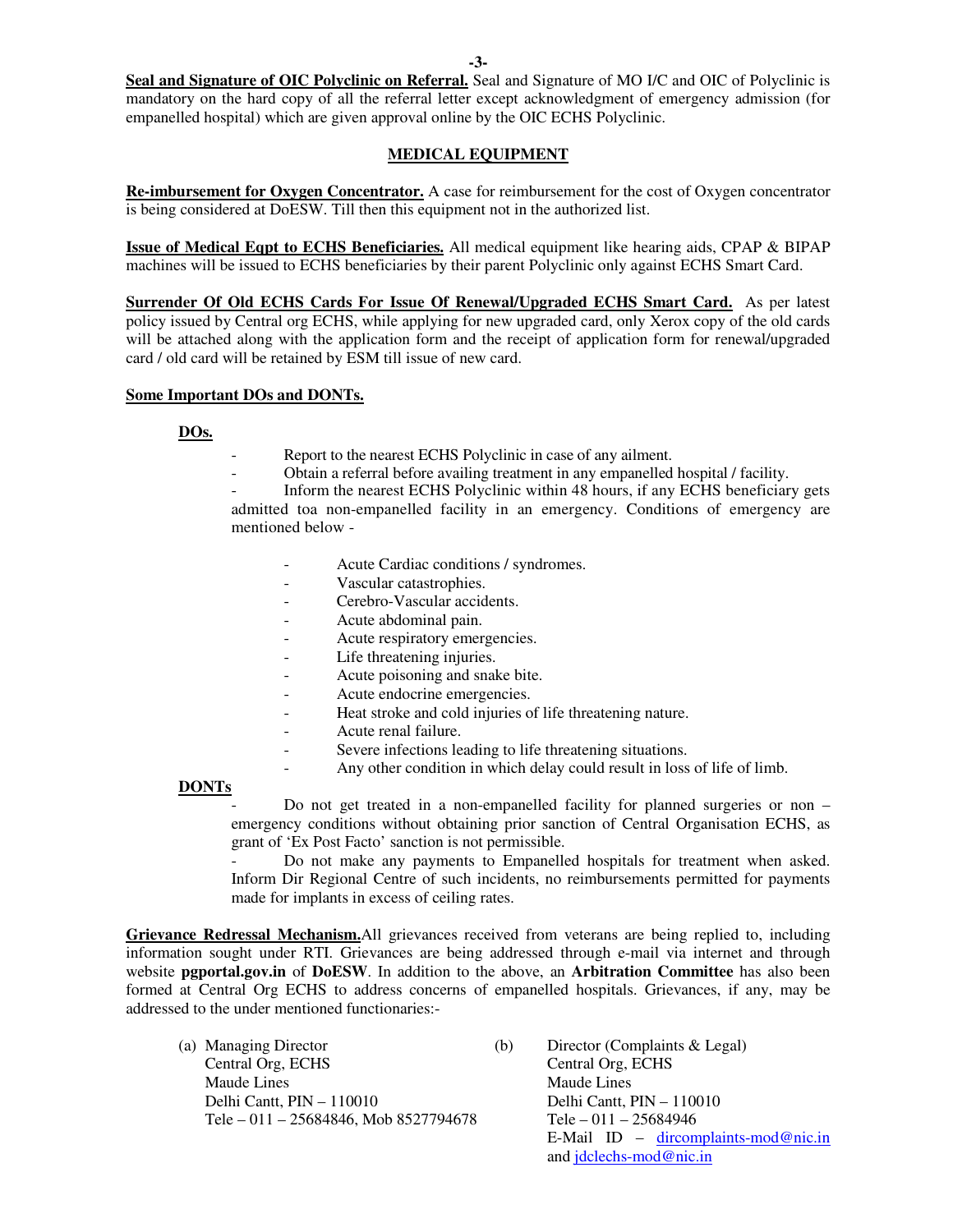| <b>Ser</b>                         | <b>Fresh Card</b>               | <b>Upgradation</b> | <b>Adding</b>            | <b>Change of</b>      | <b>White Card</b>                  |
|------------------------------------|---------------------------------|--------------------|--------------------------|-----------------------|------------------------------------|
| $\underline{\mathbf{N}\mathbf{o}}$ |                                 | Card               | <b>Dependent</b>         | <b>Primary Member</b> |                                    |
| 01                                 | Color photograph 02 copy each   | $-do-$             | $-do-$                   | $-do-$                | -do-                               |
| 02                                 | Demand Draft in favor of        | $-do-$             | $-do-$                   | $-do-$                | -do-                               |
|                                    | Regional Centre ECHS, Pune @    |                    |                          |                       |                                    |
|                                    | Rs 135/- for each card          |                    |                          |                       |                                    |
| 03                                 | Xerox copy of Discharge Book    | Xerox copy of      | Xerox copy of            | Death certificate of  | Disability<br>Certificate<br>from  |
|                                    |                                 | old<br>Smard       | order<br>$Pt-H$          | the earlier primary   | competent authority of MH / CH     |
|                                    |                                 | card               | published<br>$_{\rm by}$ | member                | and or certificate by a Surgeon of |
|                                    |                                 |                    | Record office            |                       | Govt. Hospital.                    |
| 04                                 | Affidavit on Rs 10 Non judicial | Nil                | Nil                      | Nil                   | Nil                                |
|                                    | Stamp by Notary.                |                    |                          |                       |                                    |
| 05                                 | FMA Stoppage Certificate from   | Nil                | Nil                      | Nil                   | Nil                                |
|                                    | concerned Bank.                 |                    |                          |                       |                                    |
| 06                                 | Xerox copy of PPO               | Nil                | Nil                      | Nil                   | Nil                                |
| 07                                 | Blood Group Report of each      | Nil                | Nil                      | Nil                   | Nil                                |
|                                    | member                          |                    |                          |                       |                                    |

**ECHS Website.** All information regarding ECHS, including list of empanelled facilities, forms for membership and latest policies etc are available on **www.echs.gov.in.** 

#### **DETAILS OF OIC / OFFG OIC POLYCLINIC : REGIONAL CENTRE ECHS, PUNE**

| <b>Ser</b>                         | Polyclinic | Name of OIC / Offg OIC      | <b>Telephone No</b> | <b>Mobile No</b> | <b>E-mail ID</b>                    |
|------------------------------------|------------|-----------------------------|---------------------|------------------|-------------------------------------|
| $\underline{\mathbf{N}\mathbf{o}}$ |            |                             | with STD            |                  |                                     |
|                                    |            |                             | Code                |                  |                                     |
| 01                                 | Ahmednagar | Lt Col (Retd) SM More       | 0241-2030863        | 9850303181       | oicechsahmednagar $64@$ yahoo.com   |
| 02                                 | Aurangabad | DrMsDiptiSoni               | 0240-2373107        | 9762517957       | echsaurangabad@rediffmail.com       |
| 03                                 | Beed       | Lt Col (Retd) KY Dorle      | 02442-227752        | 9421987751       | echspolyclinicbeed@gmail.com        |
| 04                                 | Buldana    | Col (Retd) DK Sarkar        | 0726-2247980        | 9975063987       | echsbuld@gmail.com                  |
| 05                                 | Devlali    | Col (Retd) Suresh Sharma    | 0253-2495286        | 8806248282       | oicechspolyclinicdevlali@gmail.com  |
| 06                                 | Dhule      | Col (Retd) UW Patil         | 0256-2245890        | 9766212461       | echsdhule@yahoo.com                 |
| 07                                 | Jalgaon    | Col (Retd) A Mukerji        | 0257-2260167        | 8007840162       | oicechspolyjalgaon@gmail.com        |
| 08                                 | Karad      | Col (Retd) YL Gawali        | 02164-226713        | 9422519615       | echspolyclinickarad@gmail.com       |
| 09                                 | Kirkee     | Col (Retd) SR Tapaswi       | 020-25810019        | 9665398140       | echskirkee@gmail.com                |
| 10                                 | Kolhapur   | Col (Retd) MV Vesvikar      | 0231-2607774        | 9096896737       | echs.kolhapur@gmail.com             |
| 11                                 | Latur      | Col (Retd) ShirishWakhare   | 02382-227575        | 7798849126       | echspolycliniclatur@gmail.com       |
| 12                                 | Lohegaon   | GpCapt(Retd) Vishwanath     | 020-26680424        | 8806000324       | oicechslohegaon@gmail.com           |
| 13                                 | Nanded     | Maj(Retd) Bikram Jang Thapa | 02462-232105        | 9604014104       | oicechs and @gmail.com              |
| 14                                 | Osmanabad  | Col (Retd) AV Deshmukh      | 02472-223564        | 9921183429       | oic.osmanabad@gmail.com             |
| 15                                 | Panaji     | Col (Retd) VR Rebello       | 0832-2420829        | 9552584587       | echspolyclinic.panajigoa@gmail.com  |
| 16                                 | Pune       | Col (Retd) BB Patra         | 020-26334531        | 9423209373       | echspolyclinicpune@gmail.com        |
| 17                                 | Sangli     | Lt Col (Retd) BS Mulla      | 0233-2671767        | 9657716996       | oic_pcechssangli@yahoo.com          |
| 18                                 | Satara     | Col (Retd) MM Chavan        | 02162-226112        | 9322648826       | echssatara@gmail.com                |
| 19                                 | Sindhudurg | Capt (Retd) RJ Quadros      | 02362-228073        | 9561846842       | echspolyclinic.sindhudurg@gmail.com |
| 20                                 | Solapur    | Lt Col (Retd) KU Naidu      | 0217-2724727        | 9096359559       | echspolyclinicsolapur@gmail.com     |

**Help Line Number At Regional Centre ECHS, Pune.** A help line number for Veteransis established at Regional Centre ECHS, Pune with 24 hrs manning. **HELP LINE NUMBER IS 020 – 26334457 (24 X 7 )**

**IMPORTANT ADVICE.** ALL ECHS BENEFICIARIES AND DEPENDENTS ARE ADVISED THAT WHENEVER THEY LEAVE STATION EVEN FOR SHORT DURATION, THEY SHOULD CARRY THEIR **ECHS SMART CARD** WITH THEM.

| <b>Director</b>      | $\parallel$ JT DIR (MED) – LT COL S SINHARAY      | <b>Tele No</b> $-020$ 26344457       |
|----------------------|---------------------------------------------------|--------------------------------------|
| <b>COL SP SAVANT</b> | $\parallel$ JT DIR (EST) – LT COL ANUP SINGH      | <b>E-mail:</b> dirrepune@echs.gov.in |
|                      | <b>JT DIR (A &amp; A)– LT COL JULIAN DEVEDOSS</b> |                                      |

-4-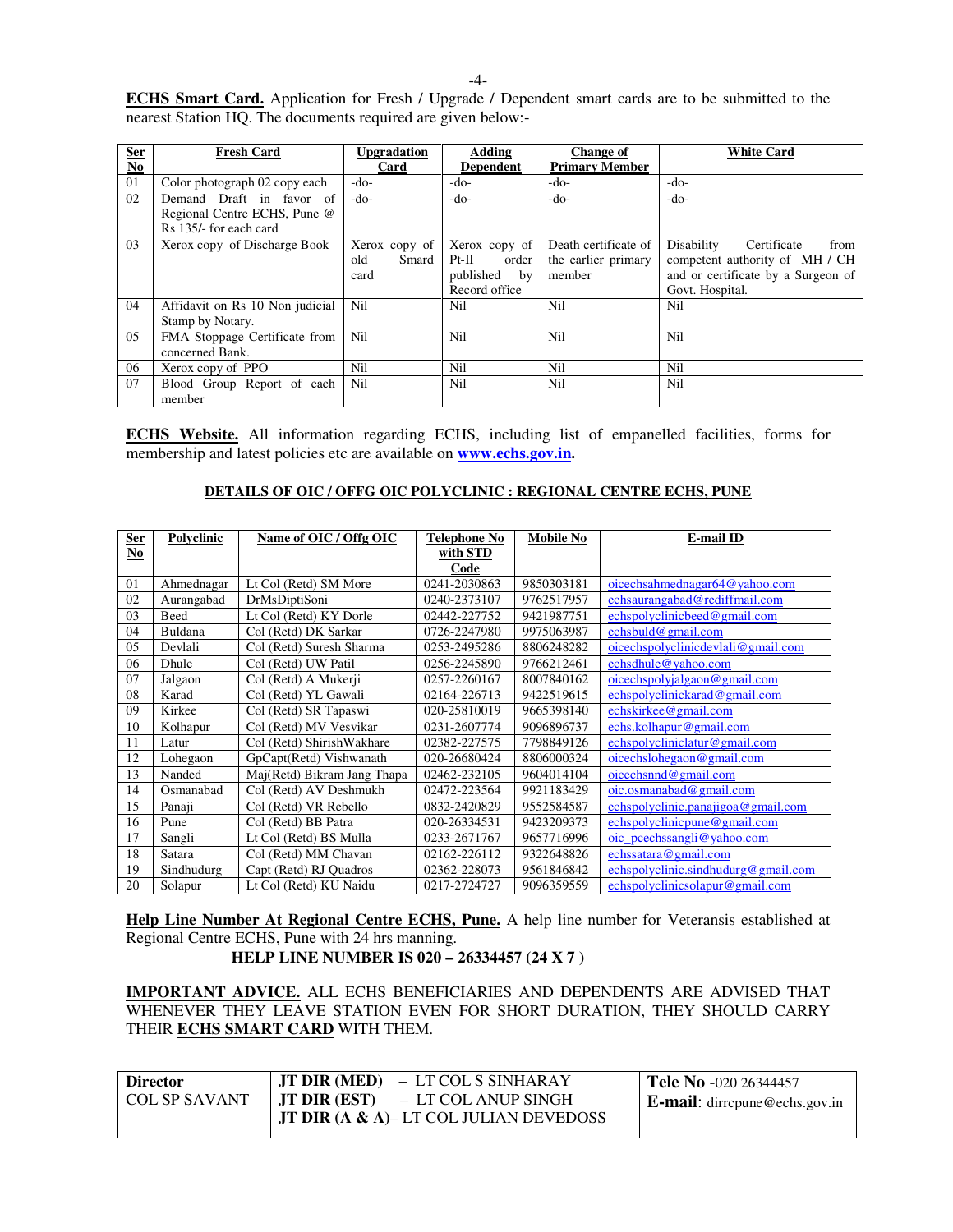<span id="page-5-0"></span>

## मेजर जनरल ए. एस. बाम यानी ई सी एच एस (माजी सैनिक अंशदायी स्वास्थ योजना) चे मॅनेजिंग डायरेक्टर पदाचा कार्यभार दिनांक ०९ जुन २०१४ पासुन स्विकारला.

<u>**ऑनलाईन बिलींग</mark> : विभागीय केंद्र ईसीएचएस पुणे यांचे अधिपत्याखाली असलेल्या सर्व ईसीएचएस चे**</u> पॉलीक्लिनिकमध्ये ऑन लाईन बिलींग ची व्यवस्था दिनांक ३१ मार्च २०१३ ला सुरु करण्यात आली. त्यामुळे पारदर्शकता व जलदगतीने पुरस्कृत असलेल्या हॉस्पिटलचे बिले आणि माजी सैनिकांनी केलेल्या खर्चाची बिले लवकर मिळण्यास मदत झाली आहे.

<mark>वैयक्त्कि बिले (प्रतिपुर्ती)</mark> ∶ माजी सैनिकानी प्रतिपुर्तीचे बिल सादर करताना :-

- स्वतःचा टेलीफोन⁄मोबाईल नंबर व ई मेल आय डी पॉलीक्लिनकला देण्यात यावा
- पॉलीक्लिनिककडुन सादर केलेल्या मागणीचा आय डी नंबरची विचारणा करण्यात यावी

पॉलीक्लिनिकने दिलेल्या आय डी नंबर कळवुन आपल्या प्रतिपुर्तीच्या प्रगतीची तपासणी करावी किंवा क्लेम विषयी अन्य माहिती घ्यावी. पॉलीक्लिनिकला दिलेला मोबाईल नंबर, बँकेची माहिती व पत्यामध्ये बदल झाला असल्यास आय डी नंबर नुसार ताबडतोब पॉलीक्लिनिकला कळविण्यात यावे.

<mark>केंद्रीय संस्था ई सी एच एस ची द्विवार्षिक बैठक</mark> : केंद्रीय संस्था ई सी एच एस ची द्विवार्षिक बैठक दिनांक १० व ११ मार्च २०१४ रोजी संपन्न झाली. त्यामध्ये विभागीय केंद्र ईसीएचएस चे तिन्ही सेवांचे संचालक उपस्थित होते. सदर बैठक  ${\rm AG}$  यांच्या अध्यक्षतेखाली झाली त्यामध्ये  ${\rm DGDC}$   $\&$   ${\rm W,}$   ${\rm PDs}$  ${\rm IAF}\; \& \; {\rm IN, \; MGs \; Adm \; Comds \;}$  आणि इतर अधिकारीगण उपस्थित होते. ईसीएचएसच्या सेवेमध्ये सुधार करण्यावर भर देण्यात आला.

<mark>कार्यालय अधिकारी ईसीएचएस यांची विभागीय केंद्र ईसीएचएस येथे वार्षिक बैठक:</mark> वरिष्ठ अधिकारी ईसीएचएस यांची विभागीय केंद्र ईसीएचएस मुख्यालय पश्चिमी कमान येथे वार्षिक बैठक दिनांक २० फेब्रुवारी २०१४ रोजी संपन्न झाली. ईसीएचएस चे संर्दभात चर्चा झाली व नवीन पॉलीसीबाबत माहिती दिली. सदरची बैठक एम डी ईसीएचएस केंद्रीय संस्था,  $\rm MG$   $\rm ADM$  दक्षिण कमांड , जी ओ सी मुख्यालय पुणे सब एरिया पुणे आणि खडकीचे स्टेशन कमांडर उपस्थित होते.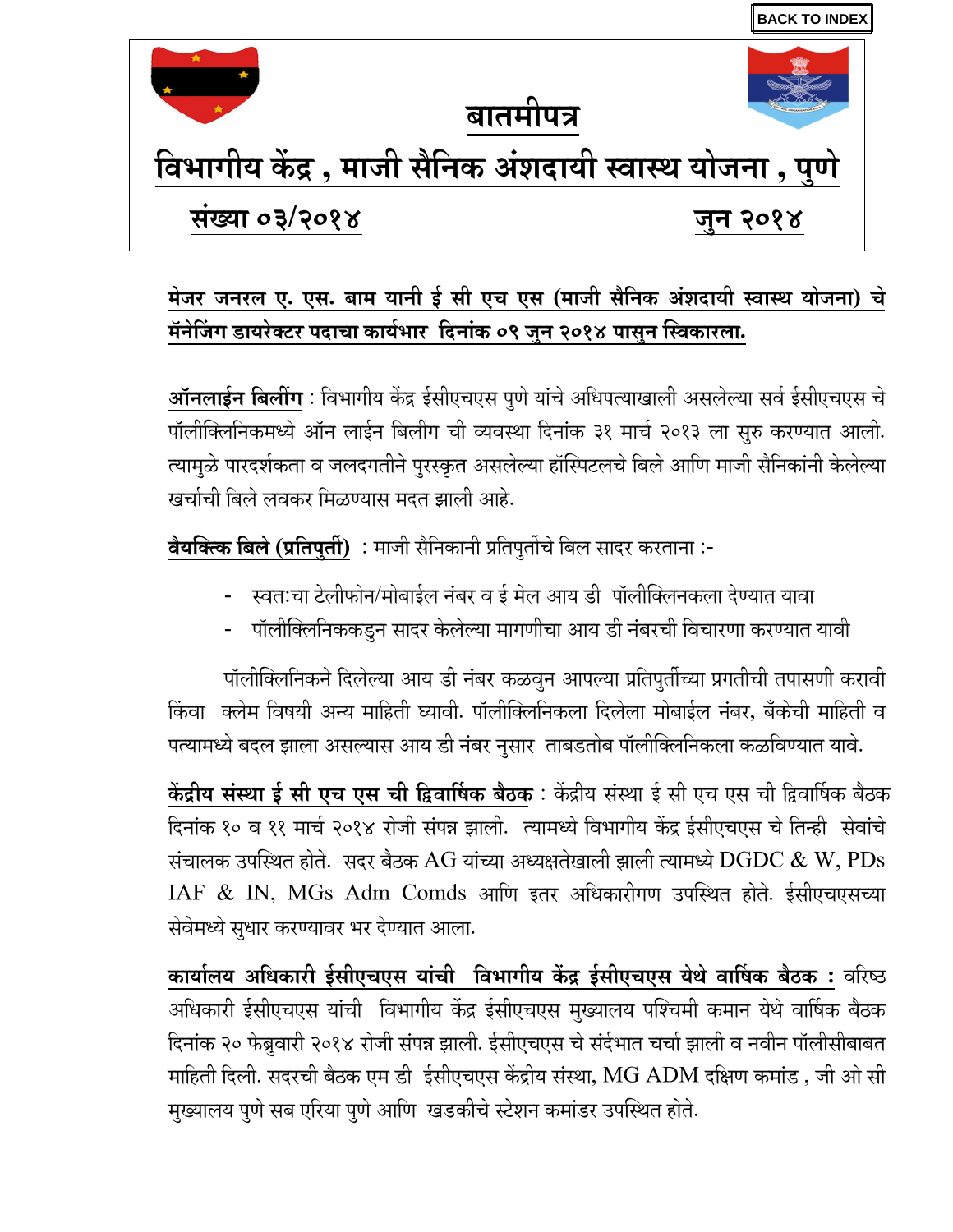महाराष्ट्र गुजरात आणि गोवा एरिय<u>ा ईसीएचएस बैठक</u>: महाराष्ट्र गुजरात आणि गोवा एरिया यांची ईसीएचएसबाबत बैठक दिनांक २८ मार्च २०१४ रोजी संपन्न झाली. सदरील बैठकीत पुरस्कृत हॉस्पिटलचे आधुनिकीकरण , पॉलीक्लिनिकचे स्वंयचलन, निधीचा वापर आणि इतर माजी सैनिकाचे कल्याणविषयक बाबीवर चर्चा झाली<mark>.</mark>

<mark>लेखा परिक्षण कार्यशाळा</mark> : मुख्यालय पुणे सब एरिया पुणे यांचे अधिपत्याखाली दिनांक २२ मे २०१४ रोजी लेखा परीक्षण कार्यशाळा संपन्न झाली. त्यामध्ये ईसीएचएस स्टेशन मुख्यालयाचे सर्व वरि<mark>ष्ठ</mark> अधीकारी उपस्थित होते. त्यामध्ये विभागीय केंद्र ईसीएचएस पुणे यानी सर्वसाधारण लेखा परीक्षणामध्ये येणारे त्रुटी व त्या त्रुटी कशा टाळायच्या व त्रुटी दुर करण्याबाबत प्रात्यक्षिक दाखविले.

## SERVICES (सेवा)

<u>मुख्यालय दक्षिण कमांड यानी ऑन लाईन व दुरध्वनिद्वारे कमान हॉस्पिटल (दक्षिण क</u>मांड) पुणे, मिलीटरी हॉस्पिटल खडकी आणि आर्मड फोर्सेस मेडीकल कॉलेज इत्यादी मधील स्पेशिलिस्टची <mark>भेट घेण्याचे सोय</mark> :वरील हॅास्पिटलमध्ये माजी सैनिक नेटद्वारे व दुरध्वनिद्वारे भेटीसाठी वेळ घेवु शकतात

- वेबसाईट <u>www.chscpune.or</u>g किंवा
- − दरध्वनि नंबर ०२०-२६०२६१३८ ०८३० ते ०१३० या वेळेत
- भेट घेण्यासाठी ०९०० ते ११०० या वेळेत भेट घ्यावी
- संबधित विभागात भेट देण्यासाठी आय डी व एस एम एस किंवा प्रिंटआऊट आणि ओळखपत्र असावे

ऑनलाईन भेट देण्यासाठी विभागाचे उपलब्धता : खालील विभाग उपलब्ध आहेत :-

कमान हॉस्पिटल (दक्षिण कमांड) - जनरल मेडीसीन , न्युरोलॉजी, गॅस्ट्रोइन्रालॉजी, रिहमॅटोलॉजी, जनरल सर्जेरी, न्युरो सर्जेरी, गॅस्ट्रो इनटेस्टीनल सर्जेरी, आय , ईएनटी, स्कीन व युरोलॉजी,

**मिलीटरी हॉस्पिटल सी. टी. सी.** : कार्डीओलॉजी, रेस्पायरेटरी मेडीसीन, कार्डीओ थेारासीस

**मिलीटरी हॉस्पिटल**: आरथोपेडीक्स

<u>मुख्यालय दक्षिण कमांड यानी ऑन लाईन व दु</u>रध्वनिद्वारे ईसीएचएस पॉलीक्लिनिक पुणे, खडकी <mark>आणि लोहगाव भेटीसाठी वेळ घेण्याची सोय</mark> : मुख्यालय दक्षिण कमांड यानी सुचविल्याप्रमाणे वरील तिन्ही हास्पिटलमध्ये माजी सैनिक नेटद्वारे व दुरध्वनिद्वारे भेटीसाठी वेळ घेवु शकतात

- वेबसाईट <u>www.chscpune.org</u> किंवा
- − दरध्वनि नंबर ०२०-२५८१००१९ ०८३० ते १५०० या वेळेत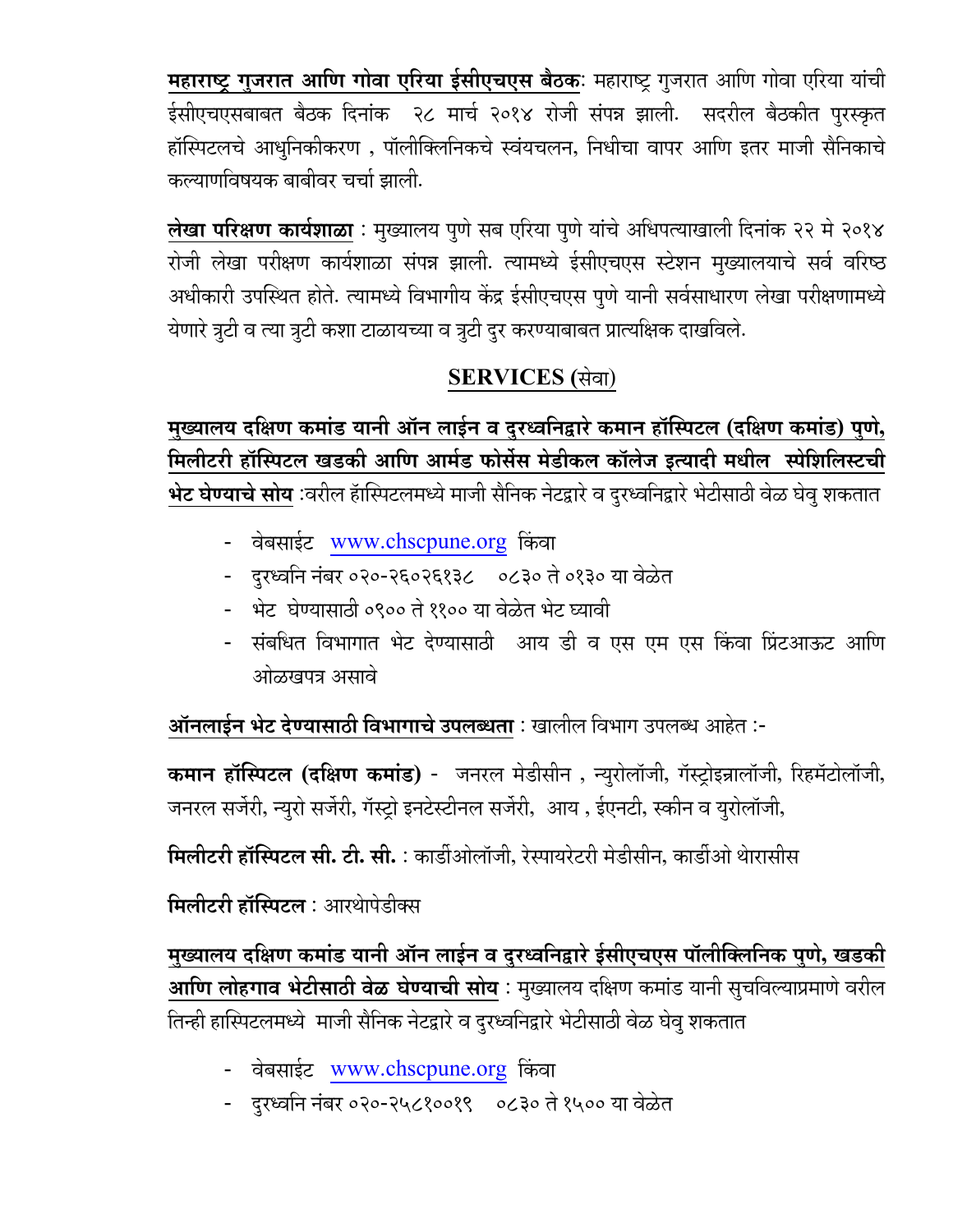वरील तिन्ही ईसीएचएस पॉलीक्लिनिकला भेट देण्यासाठी माजी सैनिकाजवळ अपॉईमेंट आय डी व एस एम एस किंवा प्रिंटआऊट आणि ओळखपत्र असावे. तसेच रिसेप्शनमध्ये दाखविणेसाठी ईसीएसएसचे स्मार्ट कार्ड असणे आवश्यक आहे.

नवीन ईसीएचएसचे स्मार्ट कार्डसाठी अर्ज: www.echs.gov.in या वेबसाईटवर माजी सैनिक आपले ईसीएचएसचे स्मार्ट कार्डसाठी अर्ज करु शकतात.

## वैद्यकीय उपचार

**आपातकालीन उपचार:** आपातकालीन स्थितीमध्ये माजी सैनिक कुठल्याही हॉस्पिटलमध्ये शक्य तो पुरस्कृत केलेल्या हॉस्पिटलमध्ये उपचार घेऊ शकतात. पुरस्कृत केलेल्या हॉस्पिटलची यादी संबधित पॉलीक्लिनिकमध्ये व विभागीय केंद्र पुणे येथे उपलब्ध आहे संपर्क नंबर ०२०२६३३४४५७. पुरस्कृत नसलेल्या हॉस्पिटलमध्ये माजी सैनिक दाखल झाले असल्यास प्रकृती स्थिर झाल्यानंतर पुरस्कृत केलेल्या हॉस्पिटलमध्ये दाखल करावे. यासाठी काही आवश्यक नियम:-

- आपण पुरस्कृत हॉस्पिटल ईसीएचएसचे लाभधारक असल्याचे कळविणे आवश्यक आहे
- जवळच्या पॉलीक्लिनिक माजी सैनिक पेंशटची माहिती कळविण्यात यावी आणि त्यांच्याकडुन आपातकालीन माहितीचा अहवाल पुरस्कृत केलेल्या हॉस्पिटलकडुन प्रमाणित करुन घेण्यात यावा.
- हॉस्पिटलमध्ये दाखल झाल्याची माहिती ४८ तासाच्या आत जवळच्या पॉलीक्लिनिकला कळवून आपातकालीन माहितीचा अहवाल घेणेविषयी कळवावे.

**यकृत व पित्तविषयक विज्ञान संस्थेत ईसीएचएस लाभार्थीना उपचार** : यकृत व पित्तविषयक विज्ञान संस्था दिल्ली येथे इच्छुक ईसीएचएस लाभार्थीना उपचार घेण्यासाठी ईसीएचएस पॉलीक्लिनिक लोधी रोड दिल्ली येथुन प्रतिपुर्ती घेण्यासाठी रेफरल फॉर्म घेण्यात यावा. ईसीएचएस लाभार्थीचे रेफरल फॉर्म मध्ये आंतररुग्ण असल्याचे नमुद करणे आवश्यक आहे. ईसीएचएस लाभार्थीचे उपचार/तपासणी त्यानी केलेल्या उपचाराचे दर हे प्रकरणनिहाय सीजीएचएस किंवा एआयआयएमएस यांचेकडील उपलब्ध असलेल्या दराइतके यापैकी जे कमी दर असतील ते दर. उपचार घेत असताना लाभार्थीना सर्व्हिस हॉस्पिटलमधील स्पेशालिस्टचे शिफारस असणे आवश्यक आहे. रोपण केलेल्या लाभार्थीना प्रतिपुतीची विहित केलेली किंवा प्रत्यक्ष खर्च केलेली रक्कम यापैकी जे कमी असेल ती रक्कम प्रतिपूर्ती होईल.

वैद्यकीय खर्चाचे प्रतिपुतीचे बिले सादर करणेबाबत : सर्व सेवानिवृत्त सैनिकानी आपातकालीन वेळेत अपुरस्कृत हॉस्प्टिलमधुन घेतलेल्या उपचाराचे खर्चाची बिले त्यांच्या संबधित पॉलिक्लिनिक (जेथे नोंदणी केले आहे) हॉस्पिटलमधुन डिस्चार्ज झाल्यानंतर ३० दिवसांच्या आत सादर करणे आवश्यक आहे.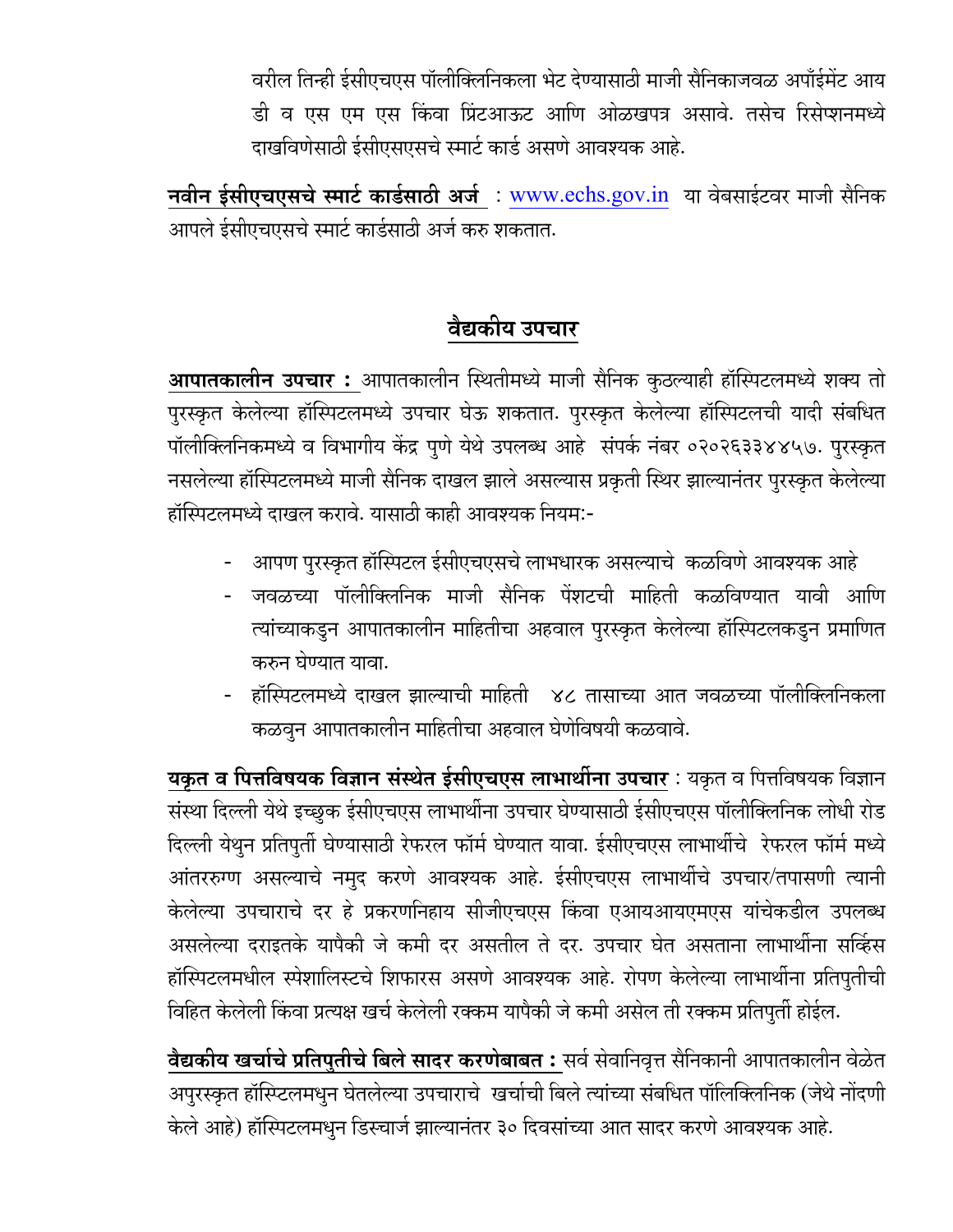औषधाचे खर्चाची प्रतिपुर्ती : वैद्यकिय अधिका-याच्या सल्ल्यानुसार ईसीएचएस लाभार्थीने शासनमान्य हॉस्पिटलच्या उपचारामध्ये औषधे खरेदी केल्यास ईसीएचएसकडुन पुर्ण प्रतिपुर्ती मिळेल परंतु ही प्रतिपुर्ती ज्या ठिकाणी पुरस्कृत हॉस्पिटलची सुविधा उपलब्ध नाही अशाच प्रकरणाना सदर सुविधा मिळेल.Auth: Central Organisation letter No B/४९७६२/AG/ECHS dt १४ Mar १४

<mark>औषधाचे खर्च प्रतिपुर्ती</mark> : ईसीएचएस लाभार्थी खालील पाच अटीनुसार डिस्चार्ज झाल्यानंर एक महिन्याच्या आत खरेदी केलेल्या औषधाची प्रतिपुर्ती करु शकतात:-

- गंभीर स्वरुपाचे आजार शस्त्रक्रिया /हृदयरोग
- सांध्याचे प्रत्यारोपण उपचार
- आवाळुंचा शास्त्रीय उपचार
- अस्थिरोग प्रत्यारोपण
- मेंदुच्याआजाराची गंभीर शस्त्रक्रिया / मेंदु आजार

Auth : para 6 of GOI MoD letter No 24(8)/03/US&(WE)/D(Res) dt 19 Dec 13

**नियोजित शस्त्रक्रिया** : सर्व शस्त्रक्रिया आपातकालीन नसतात / जीवनरक्षक शस्त्रक्रिया या नियोजित असतात जसे की सांध्याचे प्रत्यारोपण. त्यासाठी सर्व्हिस हॉस्पिटल मधील स्पेशालिस्ट यांचे पुर्व मंजुरी व शिफारस असणे आवश्यक आहे. नंतर केलेल्या उपचाराची प्रतिपुर्ती हॉस्पिटलला तसेच माजी सैनिकाना मिळणार नाही.

पॉलीक्लिनिकमध्ये उपचाराचा प्राधान्यक्रम : सध्या ज्यांच्याकडे पाढरे कार्ड आहे त्याना प्राधान्यानाने उपचाराची सुविधा दिले जाते. प्रचलित नविन धोरणानुसार पांढरे कार्ड धारकांच्या पत्नीना सुध्दा प्राधान्याने उपचार करण्याची सोय आहे.

Auth: Central Organisation ECHS letter No B/49711/AG/ECHS dt 31 Oct 2013

रे**फरलवर प्रभारी अधिकारी यांचे सही व शिक्का** : ऑन लाईन केलेल्या आपातकालीन दाखल्याव्यतिरिक्त रेफरलवर वैद्यकिय अधिकारी व प्रभारी अधिकारी यांचे सही व शिक्का असणे आवश्यक आहे.

## वैद्यकीय उपकरण

<mark>ऑक्सिजन सिलेंडर खर्च प्रतिपुर्ती :</mark> ऑक्सीजन सिलेंडरच्या खर्चाची प्रतिपुर्ती सध्या विभागाचे विचाराधीन आहे. तोपर्यत सदर सिलेंडर अधिकृत यादीत समाविष्ठ नाही.

वैद्यकिय उपकरण ईसीएचएस लाभार्थीना देणेबाबतः सर्व वैद्यकिय उपकरणे स्मार्ट कार्ड धारकाना जसे की कर्णयंत्र दंतकॅप/अस्थमा मशिन उपलब्ध करुन दिले जाते.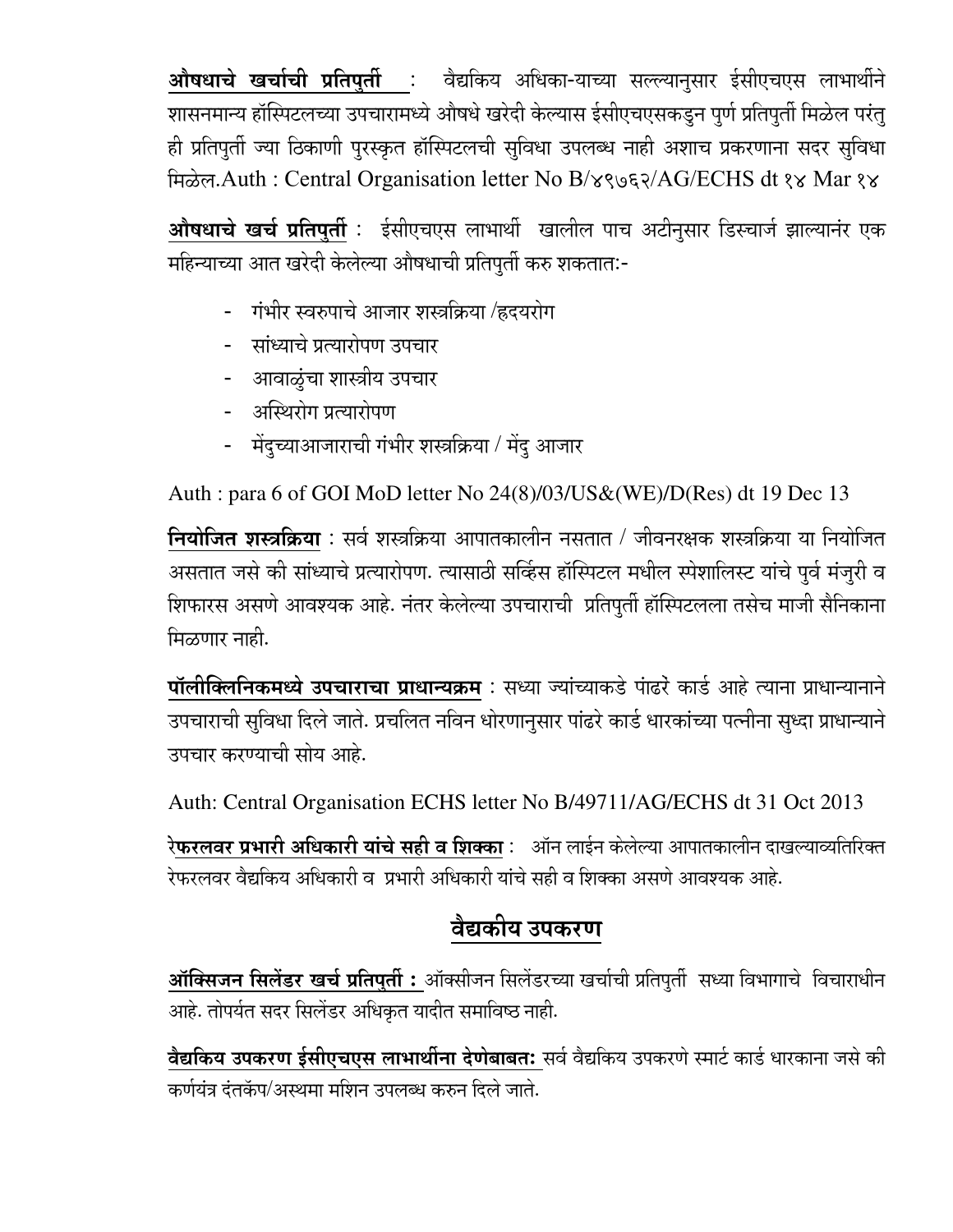<mark>ईसीएचएसचे जुने कार्ड जमा करुन नविन कार्डाचे नुतणीकरण/सुधारणा</mark>ः नविन धोरणात्मक निर्णयानुसार नविन कार्ड घेण्याकरिता जुन्या कार्डची फक्त झे्रॉक्स प्रत अर्जासोबत जोडणे जरुरी आहे. नविन कार्ड प्राप्त होईपर्यत पावती माजी सैनिकाने आपल्याकडे ठेवावी.

### काही महत्वाचे काय करावे व काय करु नये

## हे करावे

- आपातकालीन समयी जवळच्या ईसीएचएस पॉलीक्लिनिकला आजाराची माहिती देण्यात यावी.
- पुरस्कृत हॉस्पिटलमध्ये उपचार घेण्यापुर्वी शिफारसपत्र घेण्यात यावे.
- आपातकालीन समयी पुरस्कृत नसलेल्या हॉस्पिटलमध्ये दाखल झाले असल्यास ४८ तासाच्या आत ईसीएचएस पॉलीक्लिनिकला कळविण्यात यावे. त्याच्या काही अटी खालीलप्रमाणे आहेत:-
- अत्यवस्थेत ह्रदयविकाराची गंभीर परिस्थिती
- रक्त वाहिनी गंभीर आजार
- मेंदुतील तीव्र रक्तस्त्राव
- तीव्र उदर वेदना
- श्वसनाचा आजार
- जिवितास धोका असलेले आजार
- <u>विषबाधा व सर्पदंश</u>
- आपातकालीन अंतःस्त्राव
- जिवितास धोका असलेले उष्माघात/थंडीताप
- मुत्रपिंडाचे आजार
- कोणत्याही वैद्यकियविकाराच्या वाढण्यामुळे जीवाला धोका
- या व्यतिरिक्त वैद्यकीय अधिका-याने गंभीर आजारामुळे उशिर केल्यास प्राण किंवा अवयव गमावु शकतो.

## हे करु नये

- नियोजित शस्त्रक्रिया पुरस्कृत नसलेल्या हॉस्पिटलमध्ये करु नये . तसेच आपातकालीन परिस्थिती नसल्यास सेंट्रल ऑर्गनायझेशनची पुर्व परवानगी घेतली नसल्यास नंतर त्यास शस्त्रक्रीयेची प्रतिपुतीस मंजुरी मिळणार नाही
- पुरस्कृत केलेल्या हॉस्पिटलला उपचारासाठी रक्कम अदा करु नये. तसे केली असल्यास रिजनल सेंटरला कळवावे. रोपणासाठी असलेल्या मर्यादित रक्कमेशिवाय झालेल्या खर्चाची प्रतिपुर्ती मिळणार नाही.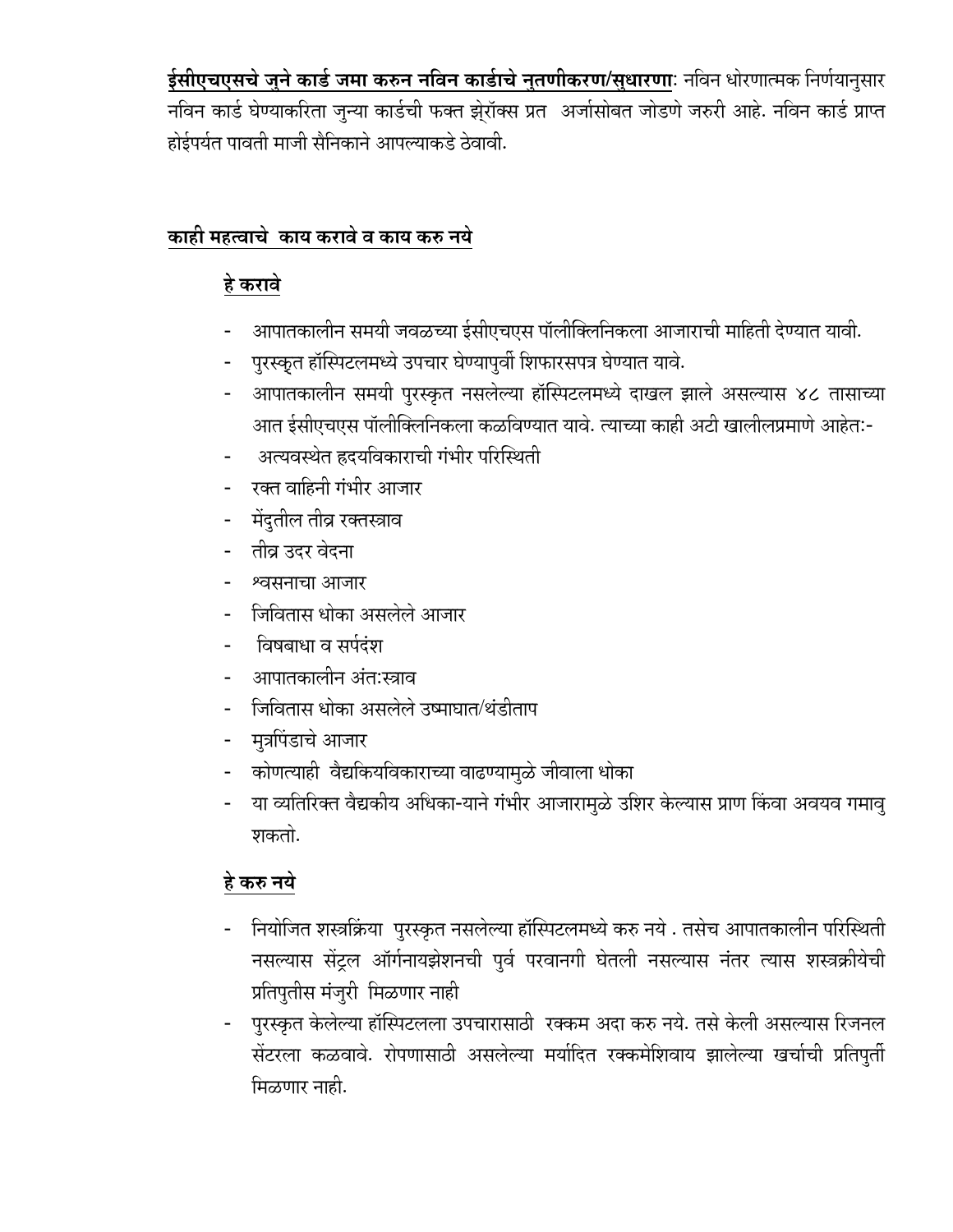तक्रार निवारण : माजी सैनिकाकडुन आलेल्या तक्रारारीना उत्तर देण्यात येत आहे त्यामध्ये सर्व प्रकारचे तक्रारी, गा-हाणी व सुचना तसेच पुरस्कृत हॉस्पिटलबाबत तक्रारी व अडीअडचणीची माहिती तसेच माहितीच्या अधिकाराअंतर्गत केलेली तक्रारी ईसीएचएस संस्थेचे www.pgportal.gov.in या संकेतस्थळावर पाठवावीत. तसेच तक्रारीसाठी खालील पत्ता आहे:-

डायरेक्टर (Complaint & Legal)  $(3)$ मॅनेजिंग डायरेक्टर  $(\overline{\mathbb{a}})$ सेंट्रल ऑर्गनायझेशन, ई सी एच एस सेंट्रल ऑर्गनायझेशन, ई सी एच एस मौडे लाईन्स मौडे लाईन्स दिल्ली कॅन्ट -११००१० दिल्ली कॅन्ट -११००१० टेली-०११-२५६८४८४६, Mob ८५२७७९४६७८ टेली ०११-२५६८४९४६

> Email ID- dircomplaints-mod@nic.in and jdclechs-mod@nic.in

<mark>ईसीएचएस स्मार्ट कार्ड</mark> : नविन /सुधारीत/ अवलंबिताचे स्मार्ट कार्ड मिळण्यासाठी अर्ज जवळच्या स्टेशन मुख्यालयात सादर करावा. त्यासाठी खालील कागदपत्रे सादर करावीत:-

| $\frac{3I}{2}$  | <u>नवीन कार्ड</u>                | सुधारीत कार्ड | अवलंबित       | प्राथमिक          | पांढरे कार्ड                        |
|-----------------|----------------------------------|---------------|---------------|-------------------|-------------------------------------|
| <u>क्र</u><br>१ |                                  |               |               | सदस्यात बदल       |                                     |
|                 | रंगीत फोटो २ प्रती               | $-/-$         | $-/-$         | $-/-$             | $-/-$                               |
|                 | प्रत्येकी                        |               |               |                   |                                     |
| २               | प्रत्यक कार्डसाठी                | $-/-$         | $-/-$         | $-/-$             | $-/-$                               |
|                 | रिजनल सेंटर पुणे यांचे           |               |               |                   |                                     |
|                 | नावे रु १३५/-                    |               |               |                   |                                     |
|                 | चा धनाकर्ष                       |               |               |                   |                                     |
| ३               | डिस्चार्ज बुकची जुन्या           | स्मार्ट       | अभिलेख        | प्राथमिक          | $\overline{\text{MH/CH}}$ यांचेकडुन |
|                 | छायांकित प्रत                    | कार्डची       | कार्यालयाकडुन | सदस्याचे मृत्युचा | अपंगत्वाचे प्रमाणपत्र               |
|                 |                                  | छायांकित प्रत | अवलंबिताचा    | दाखला             | किवा सरकारी                         |
|                 |                                  |               | पार्ट-II आदेश |                   | रग्णालयातील सर्जनचे                 |
|                 |                                  |               |               |                   | प्रमाणपत्र                          |
| $\propto$       | १० रुच्या स्टॅम्प पेपरवर   निरंक |               | निरंक         | निरंक             | निरंक                               |
|                 | शपथपत्र                          |               |               |                   |                                     |
| $\mathbf{v}$    | सबधित बँकेकडुन                   | निरंक         | निरंक         | निरंक             | निरंक                               |
|                 | स्टॉपेज<br>FMA                   |               |               |                   |                                     |
|                 | प्रमाणपत्र                       |               |               |                   |                                     |
| $\epsilon$      | पी पी ओची छायांकित               | निरंक         | निरंक         | निरंक             | निरंक                               |
|                 | प्रत                             |               |               |                   |                                     |
| $\mathcal{O}$   | प्रत्येक सदस्याचा                | निरंक         | निरंक         | निरंक             | निरंक                               |
|                 | रक्तगटाचा अहवाल                  |               |               |                   |                                     |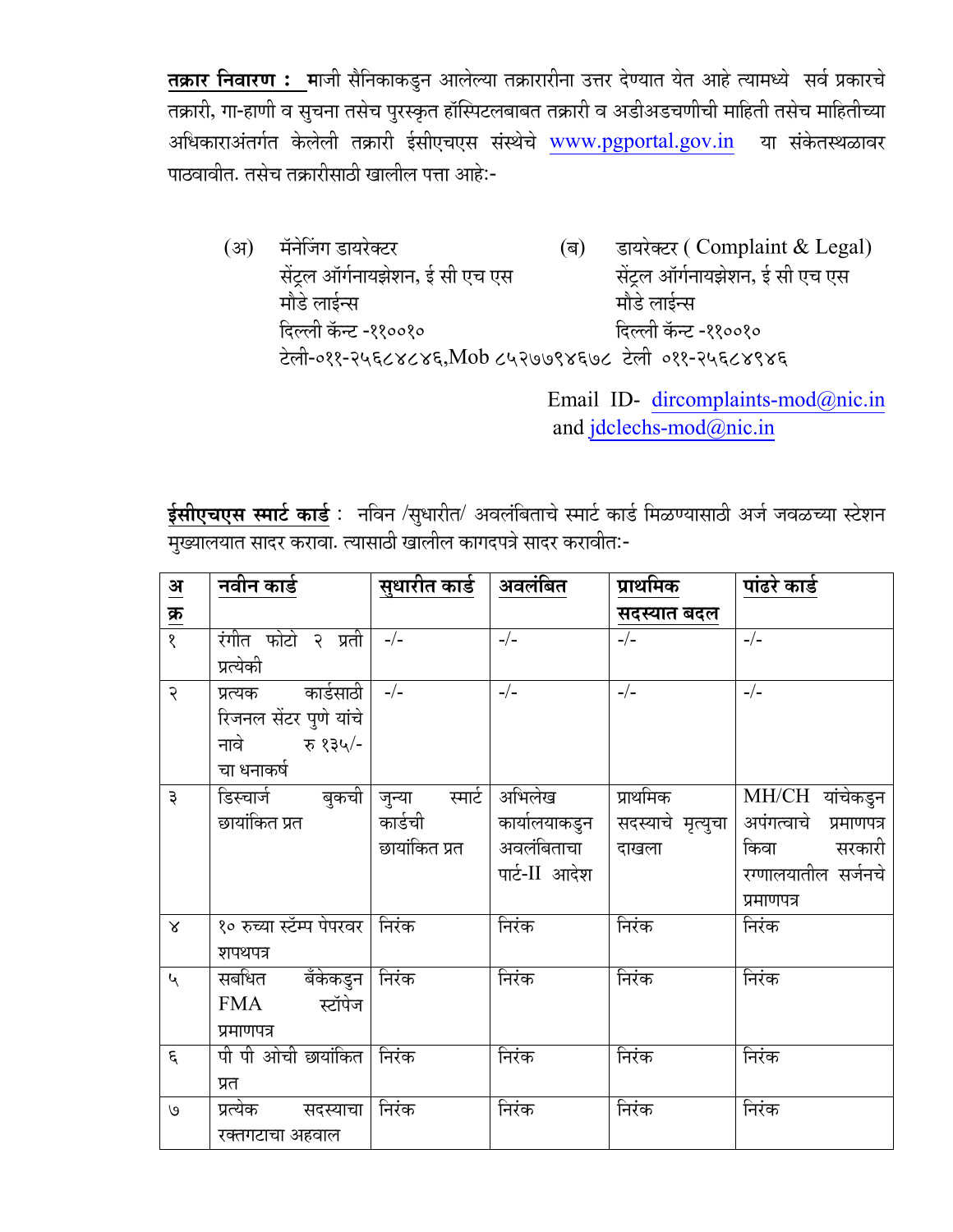<mark>ई सी एच एस वेबसाईट</mark>. ई सी एच एस बाबत सर्व माहिती, पुरस्कृत हॉस्पिटलमधील सुविधा, सदस्यासाठी फॉर्म आणि नवीन धोरणे <u>www.echs.gov.in</u> या संकेतस्थळावर उपलब्ध आहे.

## $\overline{\bf b}$ विभागीय केंद्र ईसीएचएस पुणे अतंर्गत पॉलीक्लिनिकचे प्रभारी यांची माहिती

| अ             | पॉलीक्लिनिक | प्रभारी/अति         | टीडी<br>एस       | मोबाईल नंबर | ई मेल आय डी                         |
|---------------|-------------|---------------------|------------------|-------------|-------------------------------------|
| क्र           |             | प्रभारी यांची नावे  | कोडसहित          |             |                                     |
|               |             |                     | दुरध्वनि क्रमांक |             |                                     |
| १             | अहमदनगर     | (नि)<br>कर्नल<br>ले | ०४२१-            | ९८५०३०३१८१  | oicechsahmadnagar & @yahoo.com      |
|               |             | एस एम मोरे          | २०३०८६३          |             |                                     |
| २             | औरंगाबाद    | डॉ दिप्ती सोनी      | $0380 -$         | ९७६२५१७९५७  | echsaurangabad@rediffmail.com       |
|               |             |                     | २३७३१०७          |             |                                     |
| ३             | बीड         | ले कर्नल (नि) जे    | 05885-           | ९४२१९८७७५१  | echspolyclinicbeed@gmail.com        |
|               |             | वाय डोरले           | २२७७५२           |             |                                     |
| $\propto$     | बुलडाणा     | कर्नल (नि) डी के    | $-3500$          | ९९७५०६३९८७  | echsbuld@gmail.com                  |
|               |             | सरकार               | २२४७९८०          |             |                                     |
| $\mathbf{v}$  | देवळाली     | कर्नल (नि) सुरेश    | ०२५३-            | ८८०६२४८२८२  | oicechspolyclinicdevlali@gmail.com  |
|               |             | शर्मा               | २४९५२८६          |             |                                     |
| $\epsilon$    | धुळे        | (नि)<br>कर्नल<br>य  | ०२५६-            | ९७६६२१२४६१  | echsdhule@yahoo.com                 |
|               |             | डब्लयु पाटील        | २२४५८९०          |             |                                     |
| $\mathcal{O}$ | जळगाव       | कर्नल (नि)<br>ए     | 0249-            | ८००७८४०१६२  | oicechspolyjalgaon@gmail.com        |
|               |             | मुखर्जी             | २२६०१६७          |             |                                     |
| $\epsilon$    | कराड        | कर्नल (नि) वाय      | ०२१६४-           | ९४२२५१९६१५  | echspolyclinickarad@gmail.com       |
|               |             | एल गवळी             | २२६७१३           |             |                                     |
| ९             | खडकी        | कर्नल(नि)<br>एस     | $020-$           | ९६६५३९८१४०  | echskirkee@gmail.com                |
|               |             | आर तपस्वी           | २५८१००१९         |             |                                     |
| $80^{\circ}$  | कोल्हापुर   | कर्नल (नि)<br>एम    | ०२३१-            | ९०९६८९६७३७  | Echs.kolhapur@gmail.com             |
|               |             | व्ही वेस्वीकर       | २६०७७७४          |             |                                     |
| $\gamma$      | लातुर       | कर्नल<br>(नि)       | ०२३८२-           | ७७९८८४९१२६  | echspolycliniclatur@gmail.com       |
|               |             | शिरीश वाखरे         | २२७५७५           |             |                                     |
| १२            | लोहगाव      | कॅप्टन(नि)<br>ग्रुप | $0.30 -$         | ८८०६०००३२४  | oicechslohgaon@gmail.com            |
|               |             | विश्वनाथ            | २६६८०४२४         |             |                                     |
| १३            | नांदेड      | मेजर (नि) विक्रम    | ०२४६२-           | १६०४०१४१०४  | oicechsnnd@gmail.com                |
|               |             | जंग थापा            | २३२१०५           |             |                                     |
| $\delta$      | उस्मानाबाद  | कर्नल (नि) ए व्ही   | $-5080$          | ९९२११८३४२९  | Oic.osmanabad@gmail.com             |
|               |             | देशमुख              | २२३५६४           |             |                                     |
| १५            | पणजी        | पी<br>कर्नल (नि)    | $-5530$          | ९५५२५८४५८७  | Echspolyclinic.panajigoa@gmail.com  |
|               |             | आर रिबेलो           | २४२०८२९          |             |                                     |
| $\mathcal{E}$ | पुणे        | कर्नल (नि) बी बी    | $0.30 -$         | ९४२३२०९३७३  | echspolyclinicpune@gmail.com        |
|               |             | पत्रा               | २६३३४५३१         |             |                                     |
| 8/9           | सांगली      | ले कर्नल (नि) बी    | ०२३३-            | १६५७७१६९९६  | Oic_pcechssangli@yahoo.com          |
|               |             | एस मुल्ला           | २६७१७६७          |             |                                     |
| १८            | सातारा      | (नि)एम<br>कर्नल     | ०२१६२-           | ९३२२६४८८२६  | echssatara@gmail.com                |
|               |             | एम चव्हाण           | २२६११२           |             |                                     |
| १९            | सिंधुदुर्ग  | कॅप्टन (नि) आर      | ०२३६२-           | ९५६१८४६८४२  | Echspolyclinic.sindhudurg@gmail.com |
|               |             | जे काड़ोस           | २२८०७३           |             |                                     |
| २०            | सोलापुर     | ले कर्नल (नि) के    | $-0290$          | ९०९६३५९५५९  | echspolyclinicsolapur@gmail.com     |
|               |             | यु नायडु            | २७२४७२७          |             |                                     |